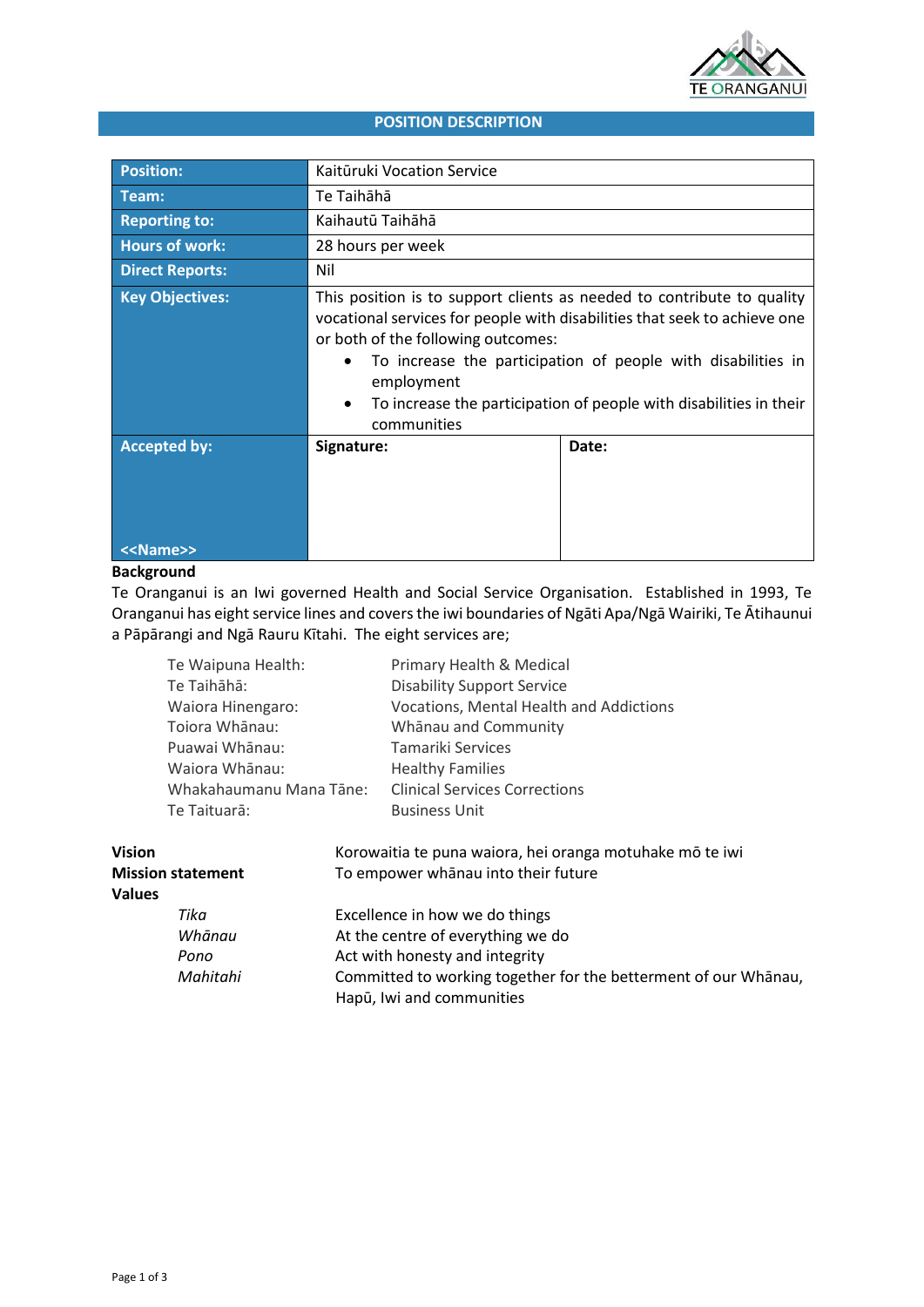

# **Key Result Area 1: Quality Direct Care**

- 1.1 Support all clients of the Vocational Programme to participate fully in their chosen activities including support with personal cares, mobility, nutrition and communication needs during their time at the Vocation Programme.
- 1.2 Provide effective and supportive behaviour management with positive approach to challenging behaviours
- 1.3 Preparing and cleaning areas as required including food preparation
- 1.4 Participate in delivering Vocational Services that are focussed on enabling people with disabilities to participate in and contribute to the wider community.
- 1.5 Transport clients safely when required.
- 1.6 Provide effective supervision of clients on community outings.
- 1.7 Role model and practice the tikanga of Te Oranganui and the Vocation Service.

# **Key Result Area 2: Administration**

- 2.1 Keep accurate daily, weekly and monthly records, where required of all activities relating to the clients
- 2.2 Contribute towards regular reports if necessary
- 2.3 Maintain strict confidentiality of client and service information;
- 2.4 Attend and participate in meetings as required;

# **Key Result Area 3: Health and Safety**

- 3.1 Ensure a healthy and safe environment for all clients participating in the Vocational Service.
- 3.2 Participate in ensuring a healthy and safe working environment for self, other kaimahi, visitors, clients and contractors to Te Oranganui workplaces
- 3.3 Effectively implement and uphold the organisations health and safety policies
- 3.4 Accurately report all work places accidents, incidents including near misses
- 3.5 Participate in workplace hazard management

# **Key Result Area 4: Knowledge & Relationships**

- 4.1 Continuously build your knowledge base on the developments of the sector or whānau ora to ensure whānau are receiving the best possible service
- 4.2 Work constructively with colleagues within Te Oranganui and across the sector to improve outcomes for whānau participating in Te Oranganui services
- 4.3 Develop and maintain key relationships across all sectors to support easier access to services when working with whānau
- 4.4 Actively participate in all team and one-on-one hui and workshops

# **General provisions**

- Actively participate in Te Oranganui kaupapa activities including attending hui, karakia, whakawhanaungatanga, waiata sessions, organisational events as mahi allows
- Uphold the principles of Whānau Ora working across teams and functions; acknowledging the unique skills and abilities all kaimahi bring
- Ensure you maintain an accurate and up to date understanding of Te Oranganui policies and that you uphold these at all times;
- **E** Ensure the health & safety of yourself as well as others in your working environment, upholding organisational health and safety policies and procedures at all times;
- Proactively promote Te Oranganui in a positive light in all activities
- Actively participate in ongoing professional development and in-service training opportunities

*The above statements are intended to describe the general nature and level of work being performed by the job*